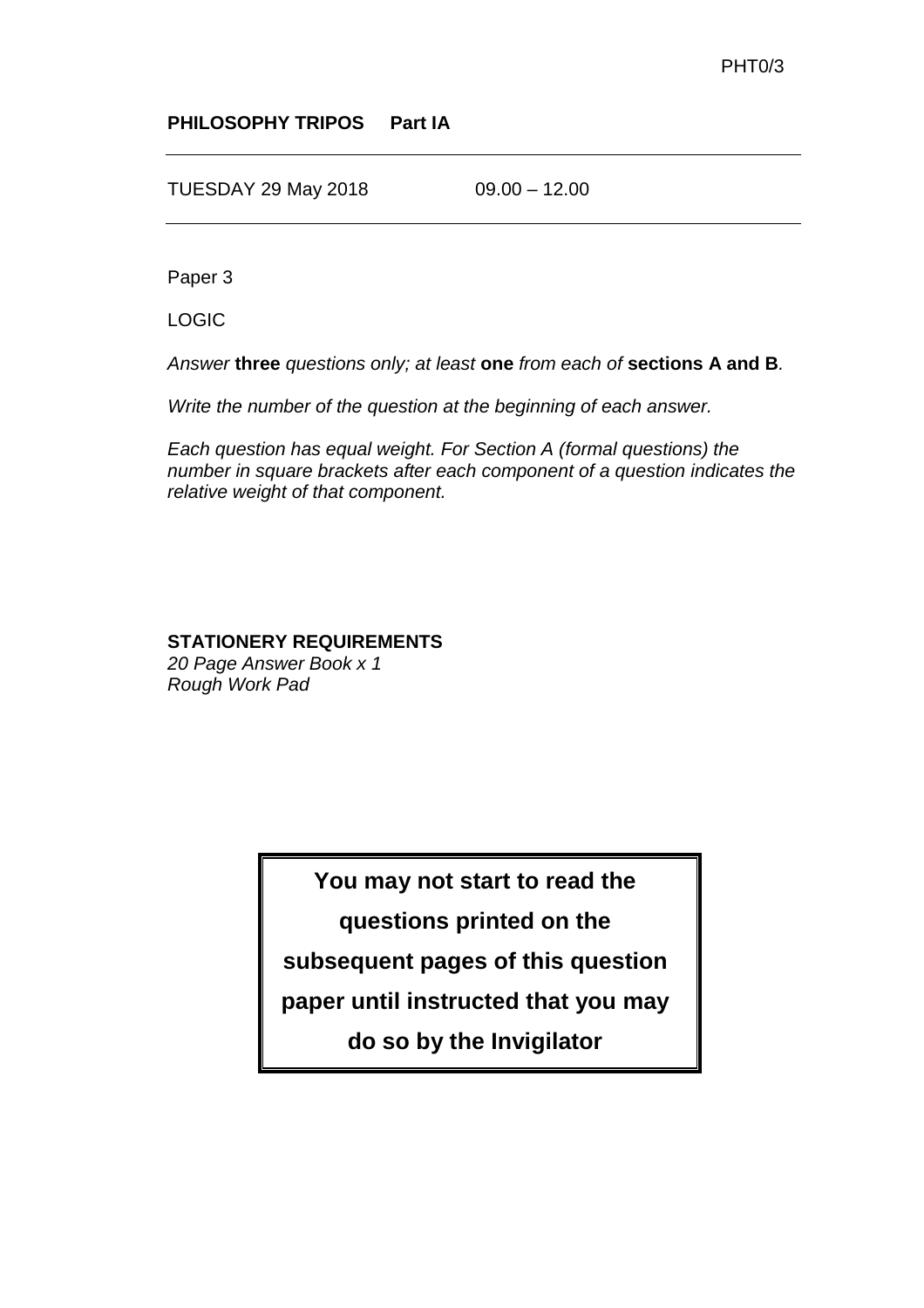## SECTION A

1. Attempt all parts of this question.

(a) Using the following symbolisation key,

```
a: Archie
b: Bertie
c: Cookie
Dx: <u>______</u><sub>x</sub> is a dog
Px: <u>_______</u><sub>x</sub> is a pug
Txy: <u>yields are tail of yields \frac{y}{y}</u>
Lxy: <u>y loves y</u>
```
symbolise each sentence of each of the following arguments. Comment on any difficulties you encounter.

- (i) Every pug is a dog. So every pug's tail is a dog's tail.
- (ii) No pug has a tail. After all, a pug with a tail would have to be a dog. But no dog has a tail.
- (iii) Archie the pug loves himself and himself alone. Nothing else loves any pug. So exactly one pug is loved.
- (iv) If Archie loves at all, he loves exactly one thing. So if Archie loves Cookie—who, it must be noted, is not a pug—then Archie loves no pugs.
- (v) Bertie lovesCookie. Cookie loves Bertie. Bertie is a pug. Archie loves nothing that loves anything that loves a pug. So Archie does not love Bertie. [40]
- (b) Using the formal proof system from *forallx*, provide formal proofs to vindicate each of the arguments from part  $(a)$ . You may use both basic and derived rules. [45]
- 2. Attempt all parts of this question.
	- (a) Using the following symbolisation key,

*Rxy*: <u>*x* can see *y*</u>

symbolise each sentence of each of the following arguments. Comment on any difficulties you encounter.

(i) Everything sees something. So everything is seen by something.

### TURN OVER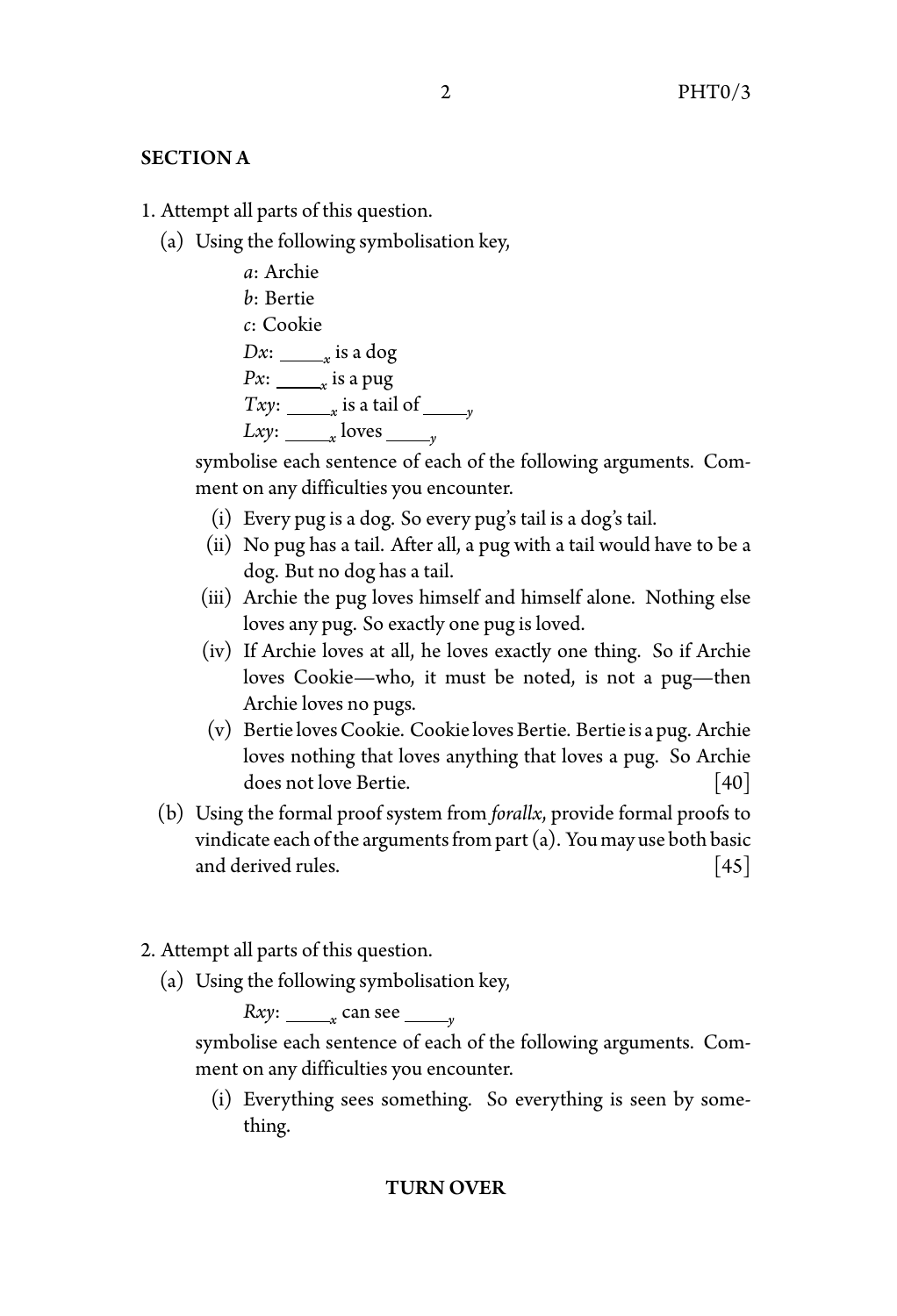- (ii) Nothing sees everything. So if there is something that can see nothing, then it cannot be seen.
- (iii) Whatever sees anything at all sees everything that sees it. So everything sees itself.
- (iv) Everything sees exactly one thing. So if there are exactly two things, then exactly two things are seen.
- (v) Everything sees more than one thing. Everything is seen by more than one thing. So there are at least three things.
- (vi) Nothing sees itself. Everything sees exactly one thing. Exactly onething is unseen; everything else is seen by exactly onething. So at least two things can see each other. [30]
- (b) Provide counter-interpretations to show that each of the arguments from part (a) is invalid.  $[30]$
- (c) Using the same symbolisation key as in part (a), symbolise the following sentences:
	- (i) Some unseen thing sees everything.
	- (ii) Something sees all and only those things which do not see themselves.  $\begin{bmatrix} 10 \end{bmatrix}$
- (d) Provide informal arguments to show that no interpretation makes either (i) or (ii) of part (c) true.  $\begin{bmatrix} 15 \end{bmatrix}$

## 3. Attempt all parts of this question.

- (a) Which of the following statements are true? (Answer just by writing 'True' or 'False' for each statement.)
	- $(i)$   $\varnothing \in \varnothing$ (ii)  $\varnothing \subseteq \varnothing$ (iii)  $\varnothing \subseteq {\varnothing}$  $(iv) \oslash \in \{\{\emptyset\}\}\$  $(v) \oslash \in \varnothing \cap {\varnothing}$  $(vi) \otimes \in \varnothing \cup \{\varnothing\}$  $(vii) \varnothing = \varnothing \times \{\varnothing\}$ (viii)  $\{\emptyset\} \in \{\emptyset\} \cap \{\{\emptyset\}\}\$ (ix)  $\{\emptyset\} \subseteq \{\emptyset\} \cup \{\{\emptyset\}\}\$ (x)  $\{\varnothing\} = \{\varnothing\} \times \{\{\varnothing\}\}\$  [20]
- (b) Let  $A = \{1, 2, 3\}$ ,  $B = \{2, 3\}$ ,  $C = \{3, 4, 5\}$ , and  $D = \{6\}$ . Calculate the members of each of the following sets:

### TURN OVER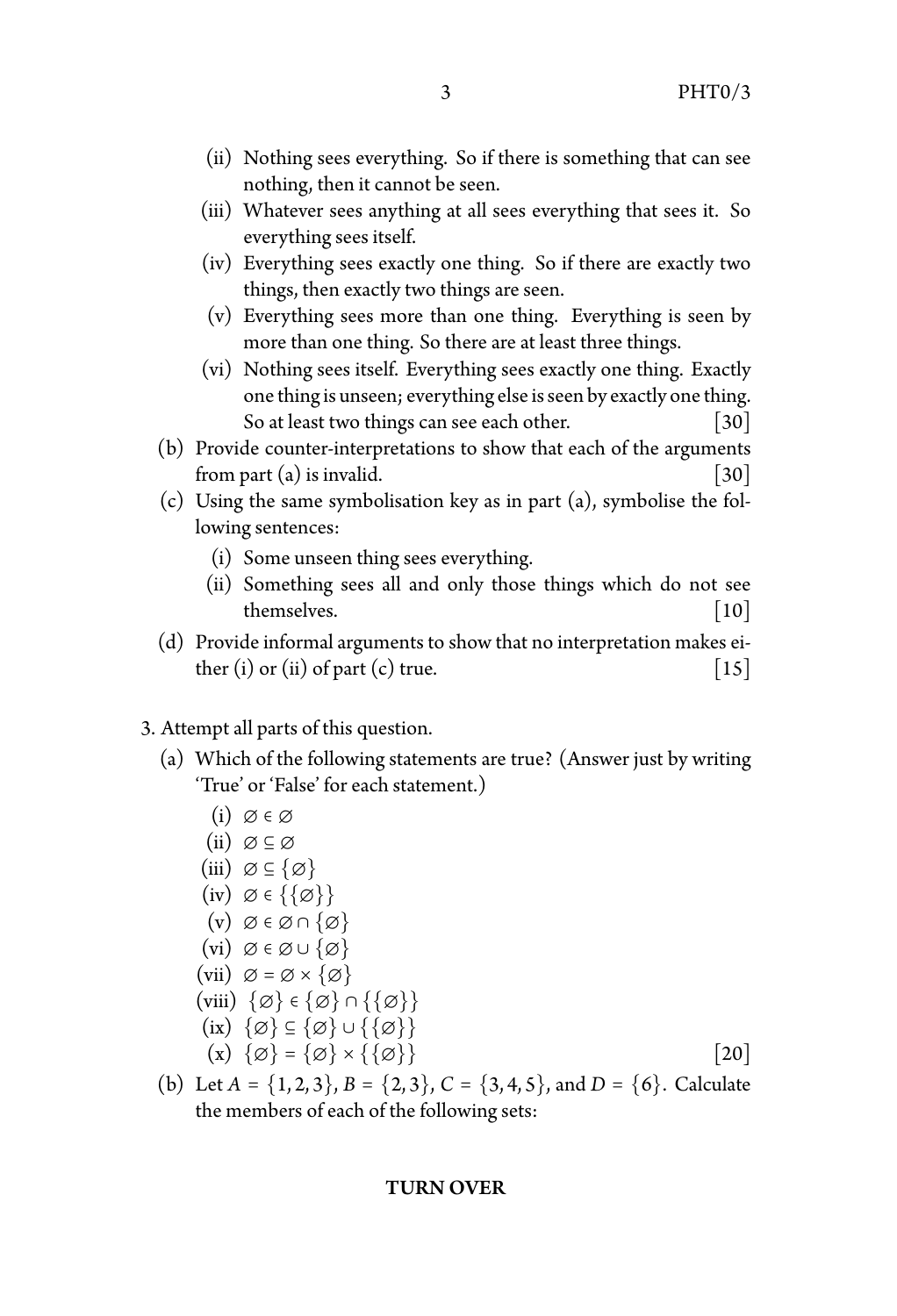- (i) (*<sup>A</sup>* <sup>∩</sup> *<sup>B</sup>*) <sup>∪</sup> (*<sup>C</sup>* <sup>∩</sup> *<sup>D</sup>*)
- $(ii)$   $A \times B$
- (iii)  $\mathcal{P}(B \cap C)$
- (iv)  $\mathcal{P}(\mathcal{P}(C \cap D))$
- (v)  $(A C) \times D$  [20]
- (c) Let *R* be a binary relation defined on a set *X*. Define what it means to say that:
	- (i) *R* is reflexive.
	- (ii) *R* is symmetric.
	- (iii) *R* is transitive.
	- $(iv)$  *R* is an equivalence relation.  $[10]$
- (d) Say that a binary relation *R* on *X* is *serial* iff for any  $x \in X$  there exists some  $y \in X$  such that *xRy*. Say that *R* is *circular* iff, for any  $x, y, z \in X$ , if *xRy* and *yRz* then *zRx*. Use these definitions to prove the following, for any binary relation *R*.
	- (i) If *R* is circular and symmetric, then *R* is transitive.
	- (ii) If *R* is circular, serial and symmetric, then *R* is reflexive.
	- (iii) *R* is reflexive and circular iff *R* is an equivalence relation.  $|35|$

4. Attempt all parts of this question. In parts  $(b)-(d)$ , explain your answers, and state any additional assumptions you have made.

- (a) Define conditional probability and state Bayes' Theorem.  $[10]$
- (b) Two fair six-sided dice are rolled repeatedly. The sums of the two numbers appearing on the dice are observed (for example, if one die shows 2 and the other shows 5, then the sum is 7).
	- (i) What is the probability that a sum of 7 is observed on the first roll?
	- (ii) When rolled repeatedly, what is the probability that a sum of 7 is observed before any sum of 8 has been observed? [20]
- (c) Malika lives in a population where 1 in 10, 000 people has a particular condition, C. Malika is given a test to determine whether she has C. The test is 90% accurate, in this sense: if someone has C, there is a probability of 0.9 that the test will give a positive report; whereas, if someone does not have C, there is a probability of 0.1 that the test will report positively. Malika receives a positive report. What is the probability that she has  $C$ ? [20]

## TURN OVER